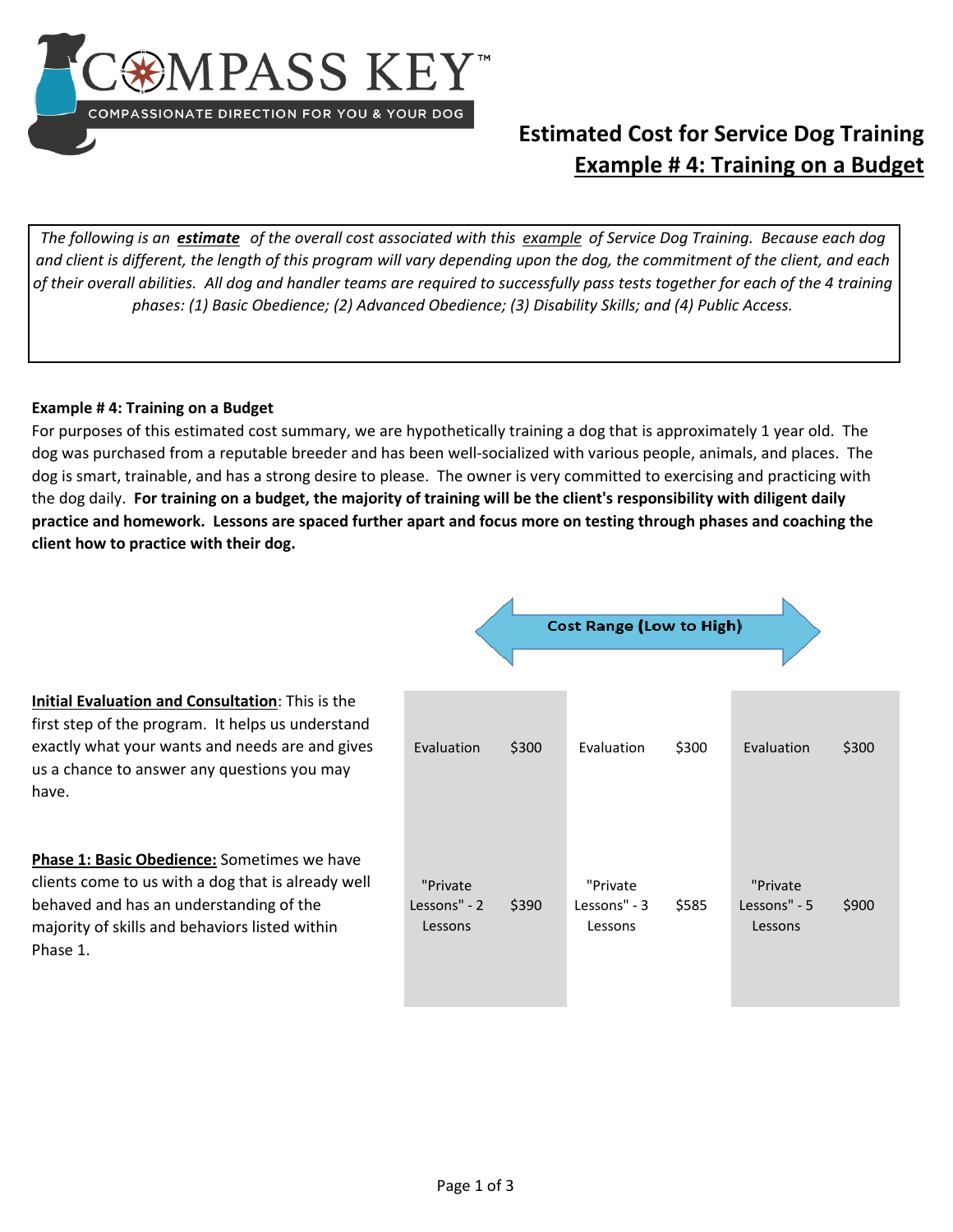**OMPASS KEY** COMPASSIONATE DIRECTION FOR YOU & YOUR DOG

## **Estimated Cost for Service Dog Training Example # 4: Training on a Budget**

| Phase 2: Advanced Obedience: In addition to the<br>phase checklist, there are also temperament<br>tests and a skill test that dogs are required to<br>pass for this phase.                                                                                                                                                                                                                                                                       | "1 Group<br>Lesson" -<br>(5145)<br>"1 Private<br>Lesson"<br>(5195)             | \$330   | "Group<br>Lessons" - 2<br>Lessons<br>(5290)<br>"1 Private<br>Lesson"<br>(5195) | \$485   | "Group<br>Lessons" - 3<br>Lessons<br>(5435)<br>"Private<br>Lessons" - 3<br>Lessons<br>(5585)     | \$1,020 |
|--------------------------------------------------------------------------------------------------------------------------------------------------------------------------------------------------------------------------------------------------------------------------------------------------------------------------------------------------------------------------------------------------------------------------------------------------|--------------------------------------------------------------------------------|---------|--------------------------------------------------------------------------------|---------|--------------------------------------------------------------------------------------------------|---------|
| Phase 3: Disability Skills: This phase is the<br>introduction and foundation of all disability skills.<br>We may recommend a "Board & Train" program<br>so we are able to work with the dog several<br>times each day. (*Note these estimates are<br>based on teaching disability skills of low/medium-<br>level difficulty. Cost will vary depending on how<br>many skills the dog is required to learn and how<br>difficult those skills are.) | "Private<br>Lessons" - 3<br>Lessons                                            | \$585   | "Private<br>Lessons" - 5<br>Lessons                                            | \$900   | "Board &<br>Train" - 1<br>Week<br>$(51, 575) +$<br>"Private<br>Lessons" - 3<br>Lessons<br>(5585) | \$2,160 |
| Phase 4: Public Access: This training is conducted<br>in public venues and includes refinement of all<br>disability skills in distracting environments.                                                                                                                                                                                                                                                                                          | "Group<br>Lesson" - 1<br>Lesson<br>( \$145)<br>"1 Private<br>Lesson"<br>(5195) | \$340   | "Group<br>Lessons" - 2<br>Lessons<br>(5290)<br>"1 Private<br>Lesson"<br>(5195) | \$485   | "Group<br>Lessons" - 3<br>Lessons<br>(5435)<br>"Private<br>Lessons" - 3<br>Lessons<br>(5585)     | \$1,020 |
| <b>Total Cost Range:</b>                                                                                                                                                                                                                                                                                                                                                                                                                         |                                                                                | \$1,945 |                                                                                | \$2,755 |                                                                                                  | \$5,400 |

\*NOTE - Additional travel charges may apply for each lesson depending on the distance from your trainer. Estimated cost range does not include cost of obtaining your puppy or general maintenance (food, veterinarian costs, toys, etc.). Prices are based on the **average** low, medium, and high ends of training. Lesson prices listed are based on package pricing.